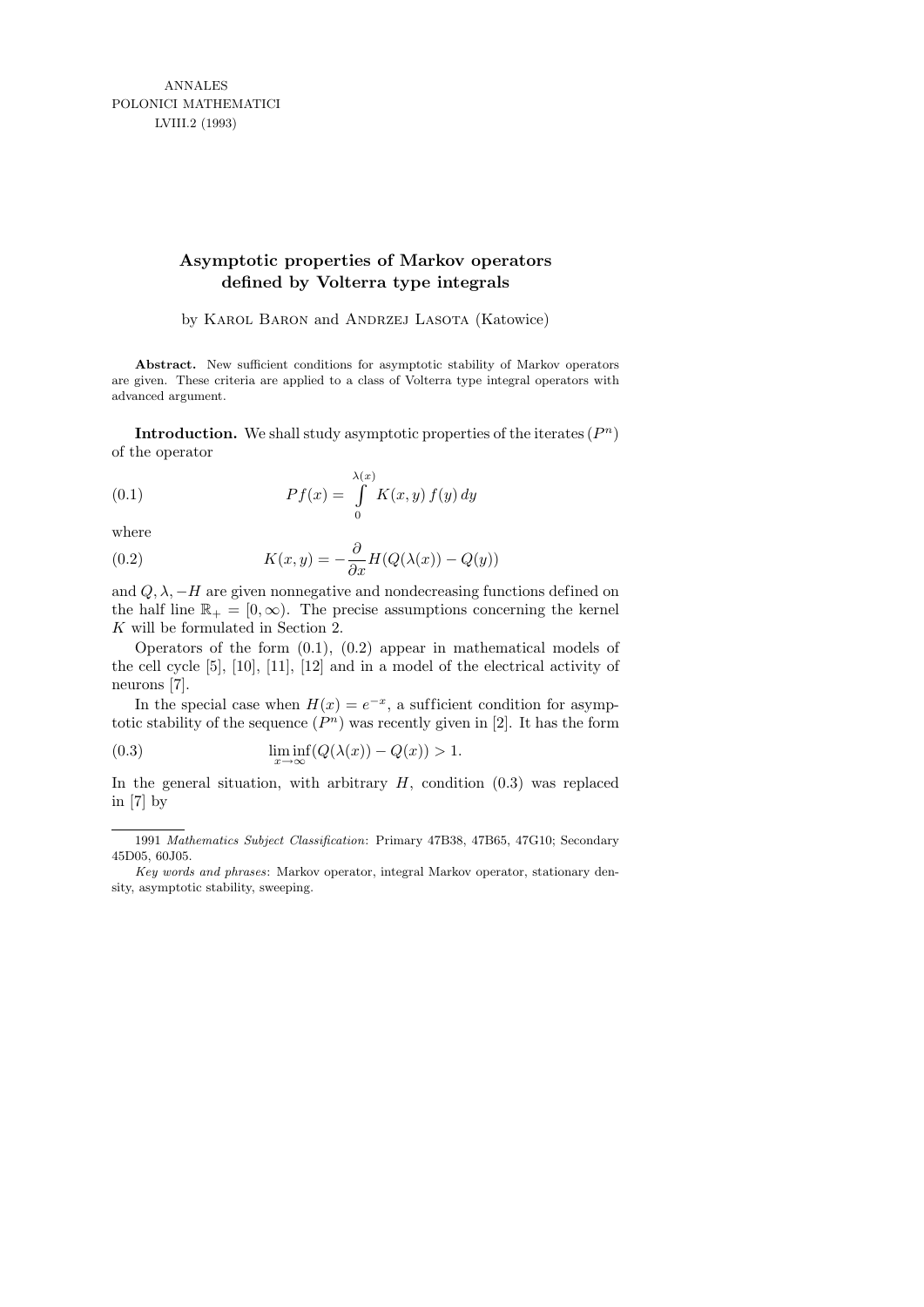162 K. Baron and A. Lasota

(0.4) 
$$
\liminf_{x \to \infty} \frac{Q(\lambda(x))}{Q(x)} > 1.
$$

Since  $Q(x)$  and  $\lambda(x)$  converge to  $+\infty$  as  $x \to +\infty$ , inequality (0.4) is much more restrictive than  $(0.3)$ . In particular,  $(0.4)$  is not satisfied in some cases important for applications. The purpose of the present paper is to formulate a sufficient condition of the form  $(0.3)$  for asymptotic stability of  $(P<sup>n</sup>)$  valid for a large class of functions.

The organization of the paper is as follows. Section 1 contains some auxiliary definitions and theorems from the theory of Markov operators. Our results in this area are based on special properties of integral and Harris operators [1]. In particular, our Theorem 1.2 extends a recent result of J. Malczak [8]. In Section 2 we discuss the asymptotic properties of the iterates of the operator  $P$  given by formulas  $(0.1)$ ,  $(0.2)$ .

**1. Markov operators.** Let  $(X, \mathcal{A}, \mu)$  be a  $\sigma$ -finite measure space. Denote by  $D = D(X, \mathcal{A}, \mu)$  the subset of  $L^1 = L^1(X, \mathcal{A}, \mu)$  which contains all (normalized) densities, i.e.

$$
D = \{ f \in L^1 : f \ge 0, ||f|| = 1 \}
$$

where  $\|\cdot\|$  stands for the norm in  $L^1$ . A linear mapping  $P: L^1 \to L^1$  is called a *Markov operator* if  $P(D) \subset D$ .

Let a Markov operator  $P$  be given. A density  $f$  is called *stationary* (or *invariant*) if  $P f = f$ . The operator P is called *asymptotically stable* if there is a density  $f_*$  such that

(1.1) 
$$
\lim_{n \to \infty} ||P^n f - f_*|| = 0 \text{ for } f \in D.
$$

Of course, a density  $f_*$  satisfying condition (1.1) is necessarily stationary and unique.

In order to present a simple criterion for the existence of a stationary density we must recall the notion of Banach limits [4]. A Banach limit L is a linear functional defined on the space  $l^{\infty}$  of bounded sequences  $(a_n)$  =  $(a_1, a_2, \ldots)$  of real numbers which satisfies the following conditions:

(i)  $L(a_n) \geq 0$  if  $a_i \geq 0$   $(i = 1, 2, \ldots),$ 

(ii) 
$$
L(a_1, a_2,...) = L(a_2, a_3,...),
$$

(iii)  $L(1, 1, ...) = 1$ .

If  $(a_n)$  is convergent then  $L(a_n) = \lim_{n \to \infty} a_n$ , and if  $\limsup a_n \leq c$  then  $L(a_n) \leq c$ .

THEOREM 1.1. Let  $P: L^1(X, \mathcal{A}, \mu) \to L^1(X, \mathcal{A}, \mu)$  be a Markov operator and L a Banach limit. Assume that there exists a set  $A \in \mathcal{A}$ ,  $\mu(A) < \infty$ , a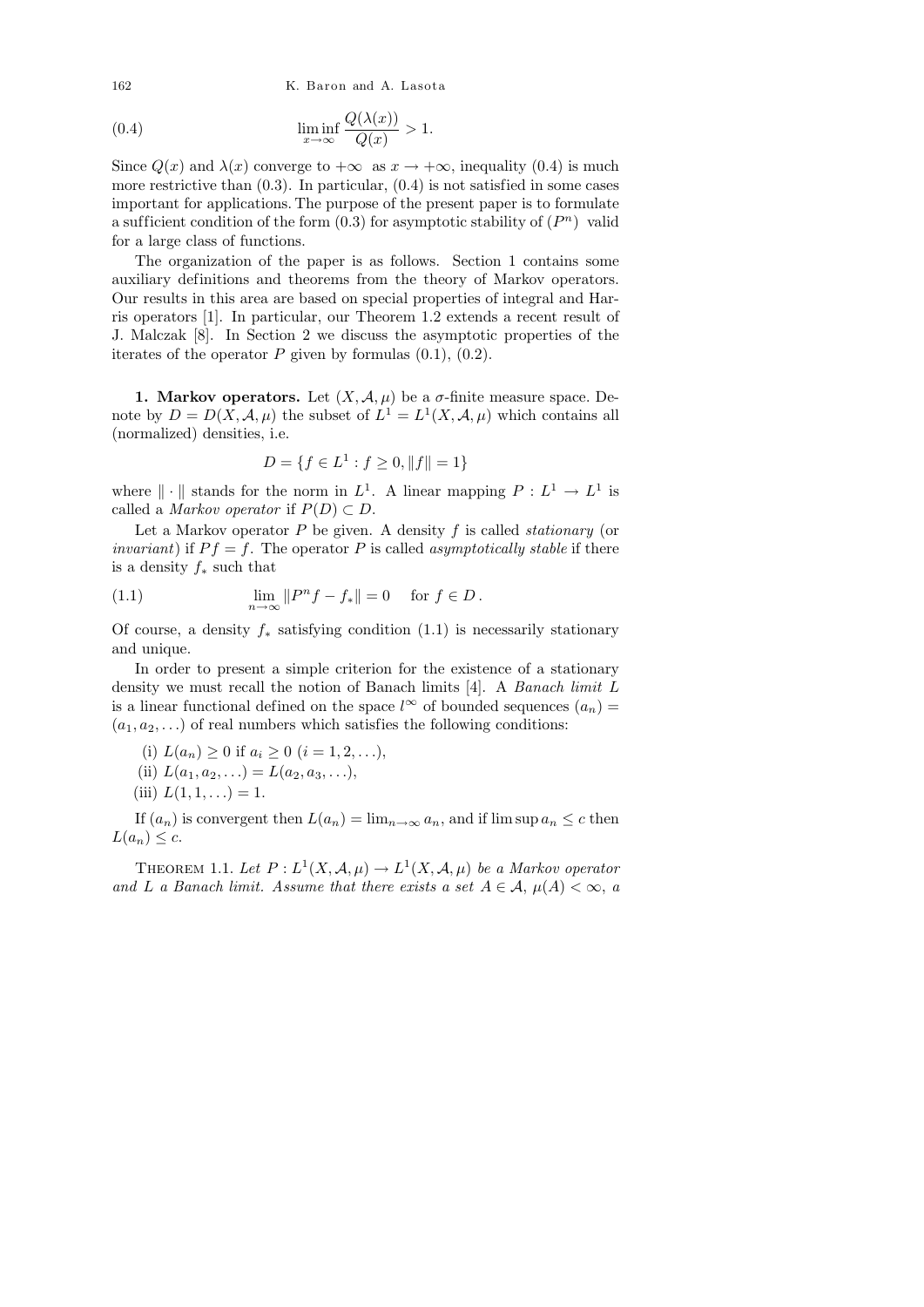number  $\delta > 0$  and a density f such that

(1.2) 
$$
L\left(\int\limits_{(X\setminus A)\cup E} P^n f \, d\mu\right) < 1 \quad \text{for } E \subset A \text{ with } \mu(E) < \delta.
$$

Then P admits a stationary density.

The proof of this result was given by J. Socala [9]. It should be noted, however, that in Socala's statement a stronger form of condition  $(1.2)$  was used. Namely, the functional  $L$  was replaced by lim sup. The above formulation was proposed by T. Komorowski and J. Tyrcha [3].

Now consider an operator  $P$  of the form

(1.3) 
$$
Pf(x) = \int\limits_X k(x, y) f(y) d\mu(y)
$$

where  $k: X \times X \to \mathbb{R}$  is a *stochastic kernel*, i.e. k is jointly measurable on  $X\times X$  and satisfies

(1.4) 
$$
k(x, y) \ge 0 \quad \text{for } (x, y) \in X \times X,
$$

$$
\int_{X} k(x, y) d\mu(x) = 1 \quad \text{for } y \in X.
$$

From  $(1.4)$  it follows immediately that  $P$  is a Markov operator; it is called an integral Markov operator .

For integral Markov operators the existence of an invariant density and a simple transitivity condition imply asymptotic stability. To formulate this criterion precisely recall that in the theory of Markov operators the support of an  $f \in L^1(X, \mathcal{A}, \mu)$  is defined up to a set of measure zero by the formula

$$
\operatorname{supp} f = \{ x \in X : f(x) \neq 0 \} .
$$

We say that a Markov operator P overlaps supports if for every  $f, g \in D$ there is a positive integer  $n_0 = n_0(f, g)$  such that

(1.5)  $\mu(\text{supp } P^{n_0} f \cap \text{supp } P^{n_0} g) > 0.$ 

Observe that condition (1.5) implies that

 $\mu(\text{supp }P^n f \cap \text{supp }P^n g) > 0 \quad \text{ for } n \geq n_0(f,g).$ 

In fact,

$$
supp P^{n} f \cap supp P^{n} g \supset supp P^{n-n_0}(\min\{P^{n_0} f, P^{n_0} g\}).
$$

THEOREM 1.2. An integral Markov operator which overlaps supports and has a stationary density  $f_* > 0$  a.e. is asymptotically stable.

P r o o f. Define a new measure space  $(X, \mathcal{A}, \overline{\mu})$  with  $d\overline{\mu} = f_* d\mu$  and consider the operator

(1.6) 
$$
\overline{P}f = (1/f_*) P(f \cdot f_*) .
$$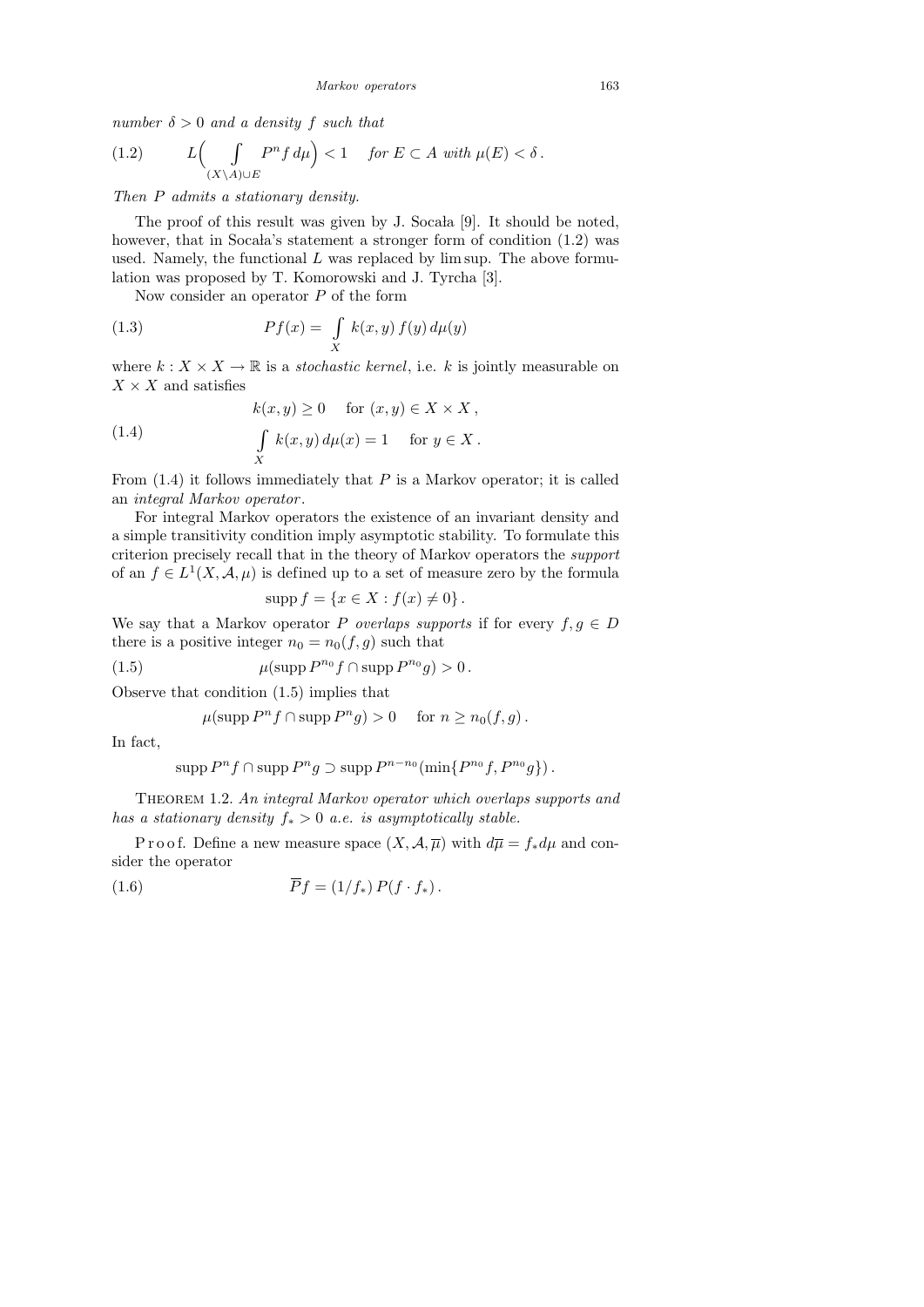Observe that for every  $f \in L^1(\overline{\mu})$  the product  $f \cdot f_*$  belongs to  $L^1(\mu)$ . It is evident that  $\overline{P}$  is an integral operator on  $L^1(\overline{\mu})$  and that

$$
\overline{P}1_X = 1_X.
$$

(Here and in the sequel  $1<sub>E</sub>$  denotes the characteristic function of the subset  $E$  of  $X$ .) Now we are going to use a well known decomposition property of integral Markov operators satisfying  $\overline{P}1_X \leq 1_X$  (see [1], Ch. VIII). The space  $X$  may be written in the form

(1.8) 
$$
X = X_1 \cup X_2, \quad X_1 = \bigcup_i W_i
$$

where the family  $\{W_i\}$  is at most countable. The sets  $X_1, X_2$  and  $W_i$  are measurable, disjoint  $(X_1 \cap X_2 = \emptyset, W_i \cap W_j = \emptyset$  for  $i \neq j$  and have the following properties:

(i) For every  $f \in L^1(\overline{\mu})$  with supp  $f \subset X_2$  and for every  $g \in L^{\infty}(\overline{\mu})$ ,

(1.9) 
$$
\lim_{n \to \infty} \int_{X} g \cdot \overline{P}^{n} f d\overline{\mu} = 0.
$$

(ii) For every *i* there is a *j* such that  $P1_{W_i} = 1_{W_j}$ .

(iii) Every set  $W_i$  is either cyclic or wandering. In the first case  $\overline{P}^k 1_{W_i} =$  $1_{W_i}$  for a positive integer k; in the second, all sets  $W_{in}$   $(n = 0, 1, ...)$  defined by  $1_{W_{in}} = \overline{P}^{n} 1_{W_i}$  are distinct and hence disjoint.

(iv) For every cyclic  $W_i$  with period k and for every  $f \in L^1(\overline{\mu})$  vanishing  $_{\text{outside }W_i,}$ 

(1.10) 
$$
\lim_{n \to \infty} \left\| \overline{P}^{nk} f - \left( \int\limits_{W_i} f d\overline{\mu}/\overline{\mu}(W_i) \right) 1_{W_{in}} \right\|_{L^1(\overline{\mu})} = 0.
$$

We shall show that in our case the decomposition formula (1.8) reduces to  $X = W_1$ . In fact,  $\overline{\mu}(X_2) \le \overline{\mu}(X) = 1$  and we may take  $f = 1_{X_2}, g = 1_X$  in (1.9). Since  $\overline{P}$  preserves the integral with respect to  $\overline{\mu}$  this gives  $\overline{\mu}(X_2) = 0$ . Assume that  $W_i$  is wandering. Then

$$
\operatorname{supp} P^n(f_* \cdot 1_{W_i}) \cap \operatorname{supp} P^n(f_* \cdot 1_{W_{i1}}) = \operatorname{supp} \overline{P}^n 1_{W_i} \cap \operatorname{supp} \overline{P}^n 1_{W_{i1}}
$$

$$
= W_{in} \cap W_{i,n+1} = \emptyset
$$

for every  $n$ , which contradicts  $(1.5)$  and shows that there are no wandering sets. Assume now that  $W_i$  is cyclic with period  $k \geq 2$ . Then, as previously,

$$
\operatorname{supp} P^{kn}(f_* \cdot 1_{W_i}) \cap \operatorname{supp} P^{kn}(f_* \cdot 1_{W_{i1}}) = W_{i,kn} \cap W_{i,kn+1}
$$

$$
= W_i \cap W_{i1} = \emptyset
$$

for every *n*. Consequently, each  $W_i$  is cyclic with period  $k = 1$ . Assume that there are two such sets, say  $W_1$  and  $W_2$ . Then

$$
\operatorname{supp} P^n(f_* \cdot 1_{W_1}) \cap \operatorname{supp} P^n(f_* \cdot 1_{W_2}) = W_1 \cap W_2 = \emptyset
$$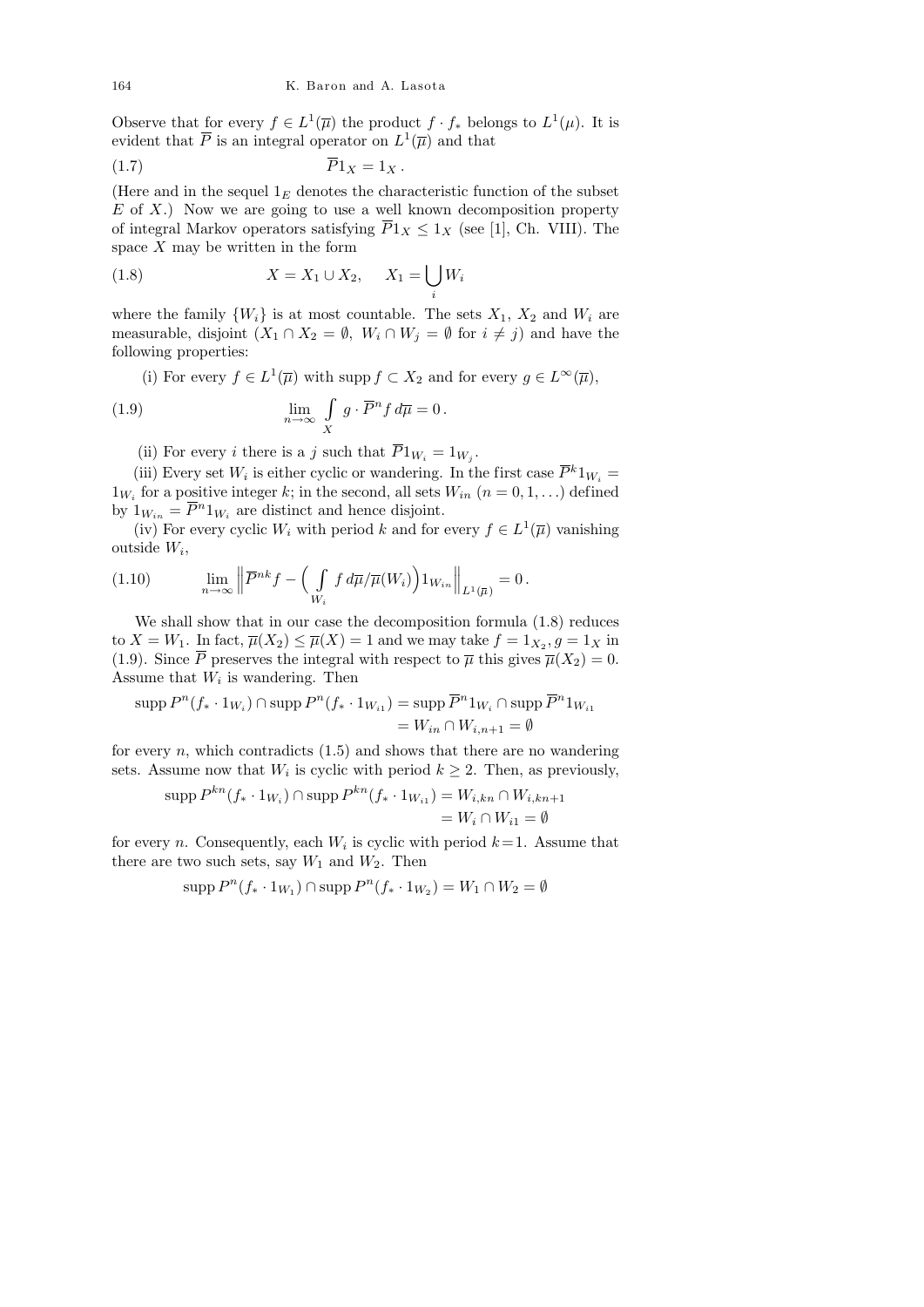for every  $n$ , which again contradicts  $(1.5)$ . Thus there is exactly one cyclic set with cycle length  $k = 1$ . We denote this set by  $W_1$ . According to (1.10) with  $\overline{\mu}(W_1) = \overline{\mu}(X) = 1, k = 1$ , we obtain

(1.11) 
$$
\lim_{n \to \infty} \left\| \overline{P}^n f - \left( \int \limits_X f \, d\overline{\mu} \right) 1_X \right\|_{L^1(\overline{\mu})} = 0
$$

for every  $f \in L^1(\overline{\mu})$ . Evidently, for every  $f \in D(\mu)$  we have  $f/f_* \in L^1(\overline{\mu})$ and  $\overline{\mathbf{u}}$ R

$$
||P^n f - f_*||_{L^1(\mu)} = ||f_* \overline{P}^n(f/f_*) - f_* \int_X (f/f_*) d\overline{\mu}||_{L^1(\mu)}
$$
  
= 
$$
||\overline{P}^n(f/f_*) - \left(\int_X (f/f_*) d\overline{\mu}\right) 1_X||_{L^1(\overline{\mu})}
$$

From this and  $(1.11)$  we get  $(1.1)$ .

COROLLARY 1.1. Let  $P : L^1(X, \mathcal{A}, \mu) \to L^1(X, \mathcal{A}, \mu)$  be an integral Markov operator which has a positive stationary density  $f_*$   $(f_* > 0 \text{ a.e.}).$ Assume, moreover, that there exists a set  $A \in \mathcal{A}$ ,  $\mu(A) > 0$ , with the following property. For every  $f \in D$  there is a positive integer  $n_0 = n_0(f)$  such that

$$
P^{n_0}f(x) > 0 \quad \text{for a.e. } x \in A.
$$

Then P is asymptotically stable.

Theorems 1.1 and 1.2 do not match well. In fact, the invariant density existing by Theorem 1.1 need not be positive on the whole space  $X$ , which is an important assumption in Theorem 1.2. This situation may be improved by studying P restricted to the support of the invariant density.

Let a Markov operator  $P: L^1(X, \mathcal{A}, \mu) \to L^1(X, \mathcal{A}, \mu)$  be given. It is well known that for all nonnegative  $f, f_* \in L^1(X)$  the inclusion supp  $f \subset \text{supp } f_*$ implies supp  $P f \subset \text{supp } P f_*$ . In particular, if  $f_* = P f_*$  and supp  $f_* = C$ then

$$
supp f \subset C \quad implies \quad supp \, Pf \subset C \, .
$$

This property allows us to consider P on the space  $L^1(C)$  of all functions from  $L^1(X)$  with supports contained in C. We will denote P restricted to  $L^1(C)$  by  $P_C$ .

THEOREM 1.3. Let  $P: L^1(X, \mathcal{A}, \mu) \to L^1(X, \mathcal{A}, \mu)$  be a Markov operator having an invariant density  $f_*$ . Assume that the operator  $P_C$  with  $C =$ supp  $f_*$  is asymptotically stable. Assume, moreover, that there is a  $\delta > 0$ such that

(1.12) 
$$
\sup_{n} \int_{C} P^{n} f d\mu \geq \delta \quad \text{for } f \in D(X).
$$

Then  $P: L^1(X) \to L^1(X)$  is also asymptotically stable.

.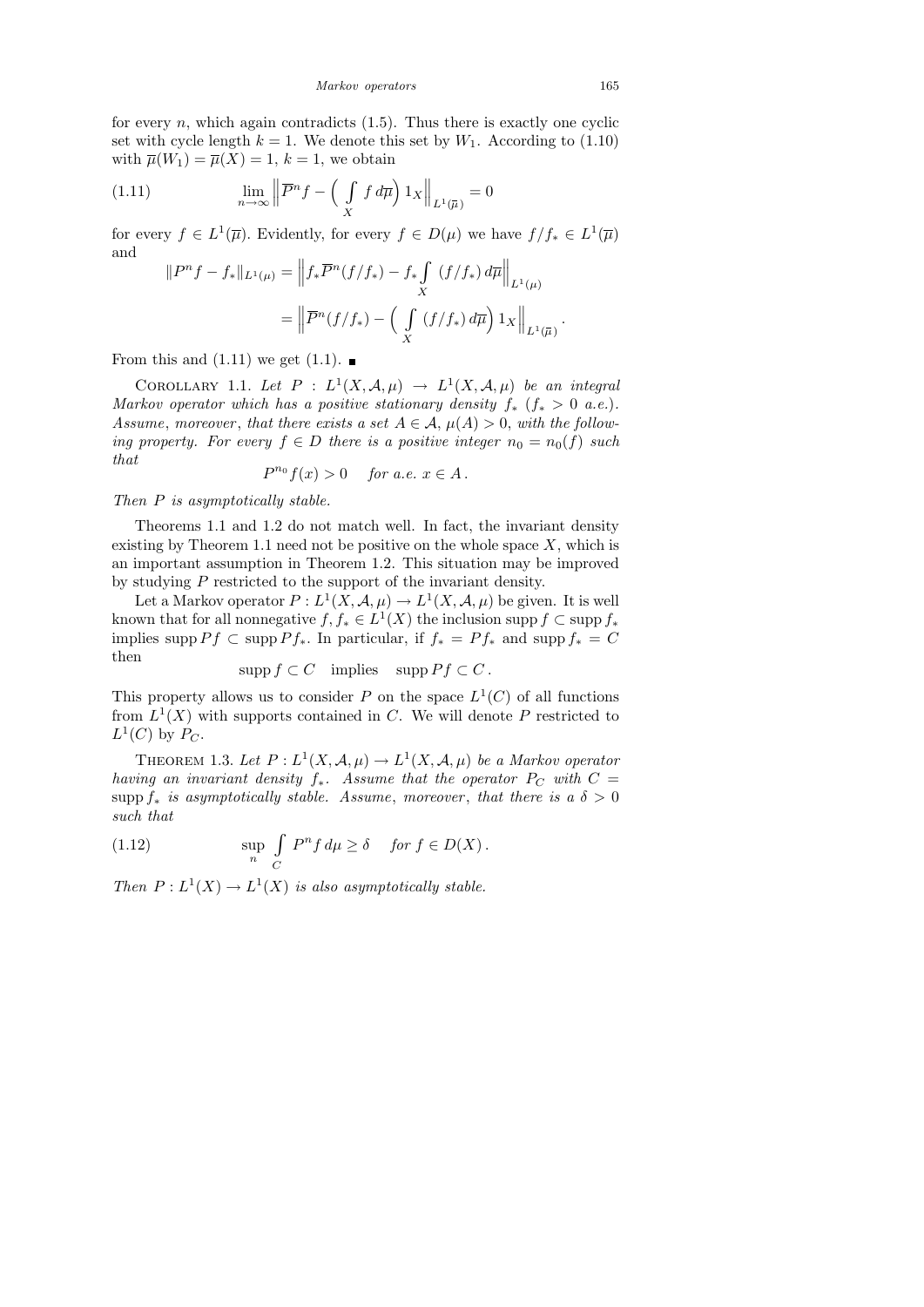P r o o f. According to the lower bound function theorem (see  $[6]$ , Ch. 5) in order to prove (1.1) it is sufficient to find a nonnegative  $h \in L^1(X)$ ,  $||h|| > 0$ , such that

(1.13) 
$$
\lim_{n \to \infty} || (P^n f - h)^- || = 0 \quad \text{for } f \in D(X)
$$

where  $\|\cdot\|$  stands for the norm in  $L^1(X)$ . Define  $h = \frac{1}{2}$  $\frac{1}{2}\delta f_*$  and fix an  $f \in D(X)$ . According to (1.12) there is an integer m such that

$$
\eta := \int\limits_C P^m f \, d\mu \ge \frac{1}{2} \, \delta \, .
$$

For  $n \geq m$  we have

(1.14) 
$$
P^{n} f = P^{n-m} (1_{X \setminus C} P^{m} f) + P^{n-m} (1_{C} P^{m} f).
$$

Since  $P_C$  is asymptotically stable with invariant density  $f_*$  we also have

(1.15) 
$$
\lim_{n \to \infty} \| P_C^{n-m} (1_C P^m f) - \eta f_* \| = 0.
$$

From (1.14) and the inequality  $h \leq \eta f_*$  it follows that

$$
\Vert (P^nf-h)^-\Vert \leq \Vert P^{n-m}_C(1_C P^mf)-\eta f_*\Vert
$$

for  $n \geq m$ . This and (1.15) imply (1.13).

Using Theorems 1.2 and 1.3 it is easy to derive the following

COROLLARY 1.2. Let  $P: L^1(X, \mathcal{A}, \mu) \to L^1(X, \mathcal{A}, \mu)$  be an integral Markov operator which overlaps supports and has an invariant density  $f_*$ . Set  $C = \text{supp } f_*$ . If there is a  $\delta > 0$  such that (1.12) is satisfied, then P is asymptotically stable.

P r o o f. According to Theorem 1.3 it is enough to prove that the operator  $P_C$  is asymptotically stable. Evidently,

$$
P_C f(x) = \int_C k(x, y) f(y) d\mu(y)
$$

for every  $f \in L^1(C)$  and

$$
0 = \int_{C} f_*(y) d\mu(y) - \int_{C} P_C f_*(x) d\mu(x)
$$
  
= 
$$
\int_{C} \left(1 - \int_{C} k(x, y) d\mu(x)\right) f_*(y) d\mu(y),
$$

whence

$$
\int_C k(x, y) d\mu(x) = 1 \quad \text{for a.e. } y \in C.
$$

This shows that  $P_C$  is an integral Markov operator. Thus we can apply Theorem 1.2 to  $P_C$  and its asymptotical stability follows.  $\blacksquare$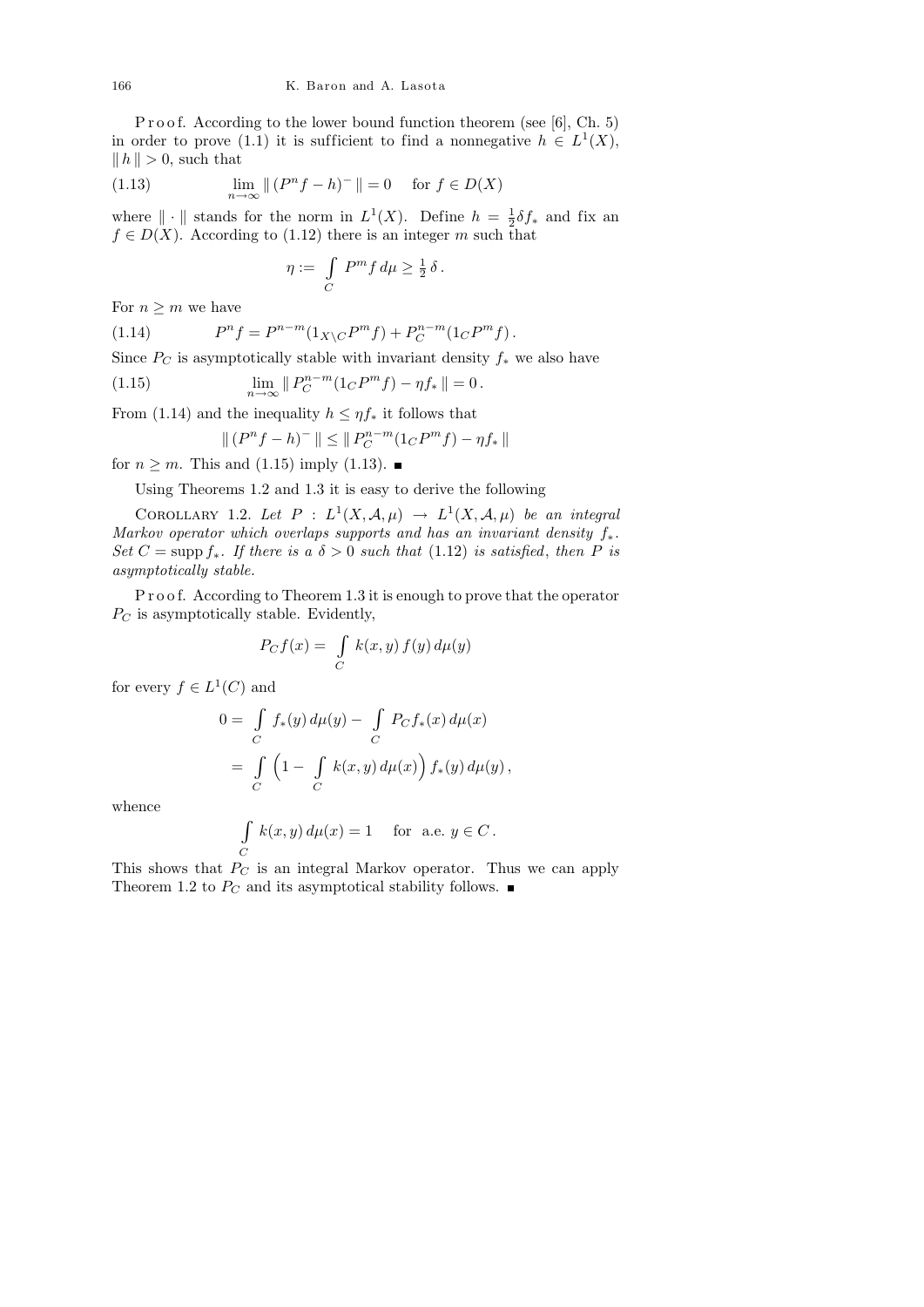2. Volterra operators. In this section we shall consider the integral operator  $P$  defined by  $(0.1)$  and  $(0.2)$  under the following general assumptions (K1) and (K2):

(K1)  $H : [0, \infty) \to [0, \infty)$  is nonincreasing, absolutely continuous and

$$
H(0) = 1, \quad \lim_{x \to \infty} H(x) = 0.
$$

 $(K2)$   $Q : [0, \infty) \to [0, \infty)$  and  $\lambda : [0, \infty) \to [0, \infty)$  are nondecreasing, absolutely continuous and

$$
Q(0) = \lambda(0) = 0
$$
,  $\lim_{x \to \infty} Q(x) = \lim_{x \to \infty} \lambda(x) = \infty$ .

The above conditions (K1) and (K2) are assumed in the whole of this section and will not be repeated in the statements of the theorems. Moreover, all measure-theoretic notions refer to the standard Lebesgue measure  $m$  on  $[0, \infty)$ .

We start with the following lemma from [7].

LEMMA 2.1. If  $W : [0, \infty) \to [0, \infty)$  is measurable and  $f \in D$ , then

(2.1) 
$$
\int_{0}^{\infty} W(Q(\lambda(x))) Pf(x) dx = \int_{0}^{\infty} f(y) dy \int_{0}^{\infty} W(x + Q(y)) h(x) dx
$$

where

$$
h(x) = -H'(x) \, .
$$

Using Theorem 1.1 we prove the following theorem concerning the existence of a stationary density for P.

THEOREM 2.1. If there exists an  $\alpha \in (0,1]$  such that

(2.2) 
$$
\int_{0}^{\infty} x^{\alpha} h(x) dx < \liminf_{x \to \infty} ((Q(\lambda(x)))^{\alpha} - Q(x)^{\alpha}),
$$

then the operator P given by formulas  $(0.1), (0.2)$  has a stationary density.

P r o o f. Evidently,  $P$  is an integral Markov operator defined on  $L^1([0,\infty))$ . Define

$$
\sigma = \int\limits_0^\infty x^\alpha h(x)\,dx\,.
$$

Using (2.2) we can find positive numbers  $\varepsilon$ ,  $\varrho$  and  $x_0$  such that

(2.3) 
$$
\sigma + \varepsilon < \varrho < \left(Q(\lambda(x))\right)^{\alpha} - Q(x)^{\alpha} \quad \text{for } x \geq x_0.
$$

We are going to show that for every  $f \in D$  there exists an integer  $n_0(f)$ such that

(2.4) 
$$
\int_{0}^{x_0} \frac{1}{n} \sum_{k=1}^{n} P^k f(x) dx \ge \frac{\varepsilon}{2M} \quad \text{for } n \ge n_0(f)
$$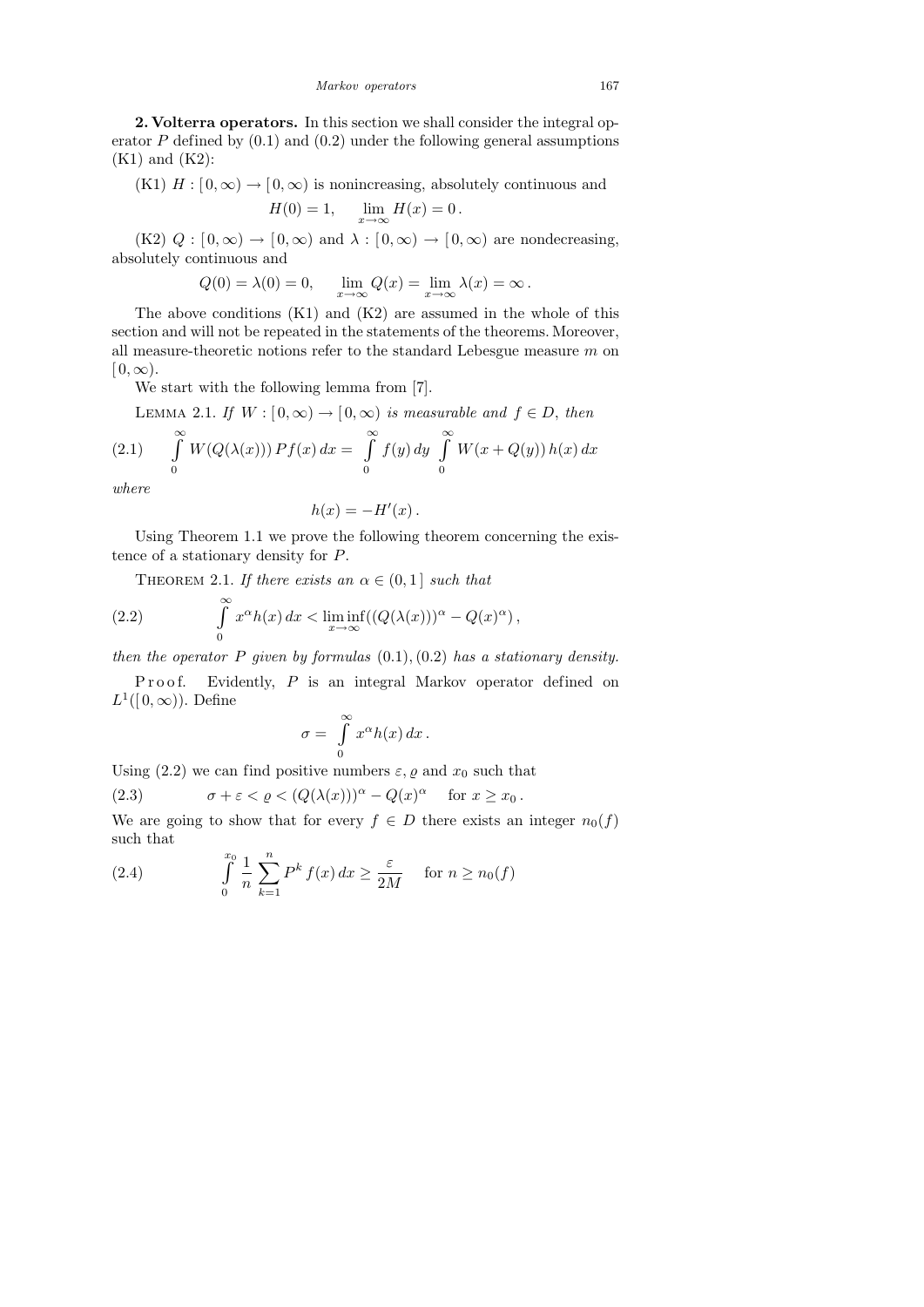where

(2.5) 
$$
M := \sup_{[0,x_0]} | (Q(\lambda(x)))^{\alpha} - Q(x)^{\alpha} - \varrho |.
$$

Using (2.1) with  $W(x) = x^{\alpha}$  and  $f \in D$  we have

$$
(2.6) \int_{0}^{\infty} (Q(\lambda(x)))^{\alpha} Pf(x) dx = \int_{0}^{\infty} f(y) dy \int_{0}^{\infty} (x + Q(y))^{\alpha} h(x) dx
$$
  

$$
\leq \int_{0}^{\infty} f(y) dy \int_{0}^{\infty} (x^{\alpha} + Q(y)^{\alpha}) h(x) dx
$$
  

$$
= \sigma + \int_{0}^{\infty} f(y) Q(y)^{\alpha} dy.
$$

Fix  $f \in D$  such that

(2.7) 
$$
\int_{0}^{\infty} Q(x)^{\alpha} f(x) dx < \infty
$$

and define

(2.8) 
$$
f_n = \frac{1}{n} \sum_{k=1}^n P^k f \quad \text{for } n = 1, 2, ...
$$

From  $(2.3)$ ,  $(2.6)$  and  $(2.7)$  it follows that

$$
\int_{0}^{\infty} (Q(\lambda(x)))^{\alpha} P f_n(x) dx \leq \sigma + \int_{0}^{\infty} Q(x)^{\alpha} f_n(x) dx
$$

and that the integral on the right hand side is finite for every  $n$ . Hence

$$
\int_{0}^{\infty} \left( (Q(\lambda(x)))^{\alpha} - Q(x)^{\alpha} \right) f_n(x) \, dx \le \sigma + \frac{1}{n} \int_{0}^{\infty} \left( Q(\lambda(x)) \right)^{\alpha} Pf(x) \, dx \, .
$$

Since  $\sigma < \varrho - \varepsilon$ , there exists a positive integer  $n_0(f)$  such that

$$
\int_{0}^{\infty} \left( (Q(\lambda(x)))^{\alpha} - Q(x)^{\alpha} \right) f_n(x) \, dx \leq \varrho - \varepsilon \quad \text{ for } n \geq n_0(f) \, .
$$

On the other hand, taking into account (2.3) we have

$$
\int_{0}^{\infty} ((Q(\lambda(x)))^{\alpha} - Q(x)^{\alpha}) f_n(x) dx
$$
\n
$$
\geq \int_{0}^{x_0} ((Q(\lambda(x)))^{\alpha} - Q(x)^{\alpha}) f_n(x) dx + \varrho \int_{x_0}^{\infty} f_n(x) dx.
$$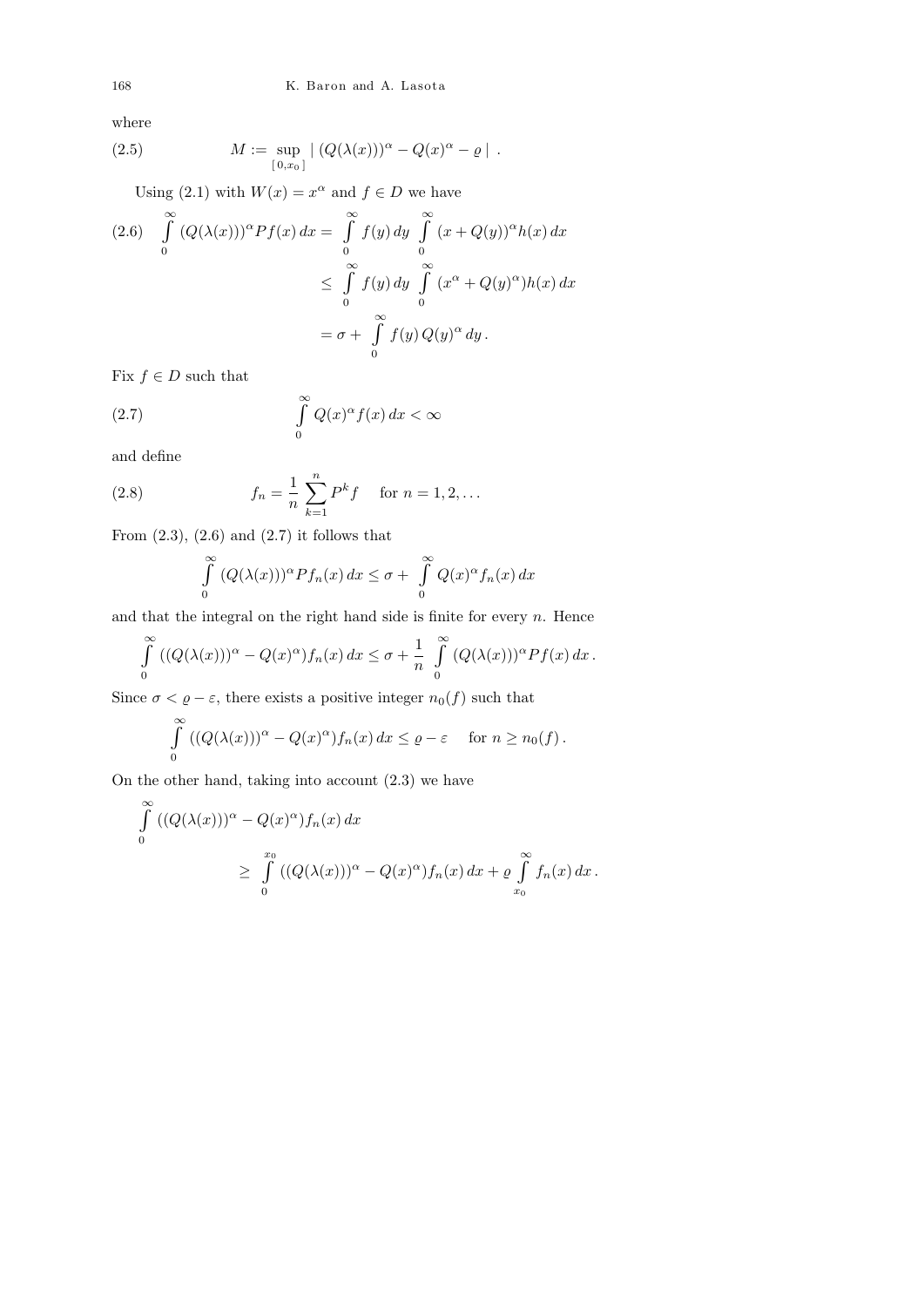Consequently,

$$
\int_{0}^{x_0} ((Q(\lambda(x)))^{\alpha} - Q(x)^{\alpha}) f_n(x) dx \le \varrho - \varepsilon - \varrho \int_{x_0}^{\infty} f_n(x) dx
$$

$$
= \varrho \int_{0}^{x_0} f_n(x) dx - \varepsilon
$$

for  $n \geq n_0(f)$ , which together with  $(2.5)$  gives

$$
-M\int_{0}^{x_0} f_n(x) dx \leq \int_{0}^{x_0} ((Q(\lambda(x)))^{\alpha} - Q(x)^{\alpha} - \varrho) f_n(x) dx \leq -\varepsilon
$$

for  $n \geq n_0(f)$ . This implies (2.4) and even a stronger inequality with the right hand side  $\varepsilon/M$ . The above argument was valid for f satisfying (2.7). To get (2.4) for every  $f \in D$  it is enough to observe that the set of all  $f \in D$ such that  $(2.7)$  holds is dense in D.

Now we are going to show that there exists a  $\delta > 0$  such that

$$
\int_{E} Pf(x) dx \leq \frac{\varepsilon}{4M} \quad \text{for } f \in D \text{ and } E \subset [0, x_0], m(E) \leq \delta.
$$

In fact, since h is integrable we can find a  $\gamma > 0$  such that

$$
\int\limits_F h(x) dx \leq \frac{\varepsilon}{4M} \quad \text{ for } m(F) \leq \gamma.
$$

Further, since  $Q \circ \lambda$  is absolutely continuous, there exists a  $\delta > 0$  such that

$$
m(Q(\lambda(E))) \le \gamma
$$
 for  $E \subset [0, x_0], m(E) \le \delta$ .

Now let  $E \subset [0, x_0]$  be measurable and  $m(E) \leq \delta$ . Setting  $W = 1_{Q(\lambda(E))}$ we have  $1_E \leq W \circ Q \circ \lambda$ , which according to (2.1) gives

$$
\int_{E} Pf(x) dx = \int_{0}^{\infty} 1_{E}(x)Pf(x) dx \leq \int_{0}^{\infty} W(Q(\lambda(x)))Pf(x) dx
$$

$$
= \int_{0}^{\infty} f(y) dy \int_{0}^{\infty} W(x + Q(y)) h(x) dx
$$

$$
= \int_{0}^{\infty} f(y) dy \int_{Q(\lambda(E)) - Q(y)} h(x) dx \leq \frac{\varepsilon}{4M}
$$

for every  $f \in D$ .

In order to verify condition (1.2) fix an  $f \in D$  and a positive integer  $n \ge n_0(f)$  such that (2.4) is satisfied. Fix a measurable set  $E \subset [0, x_0]$  with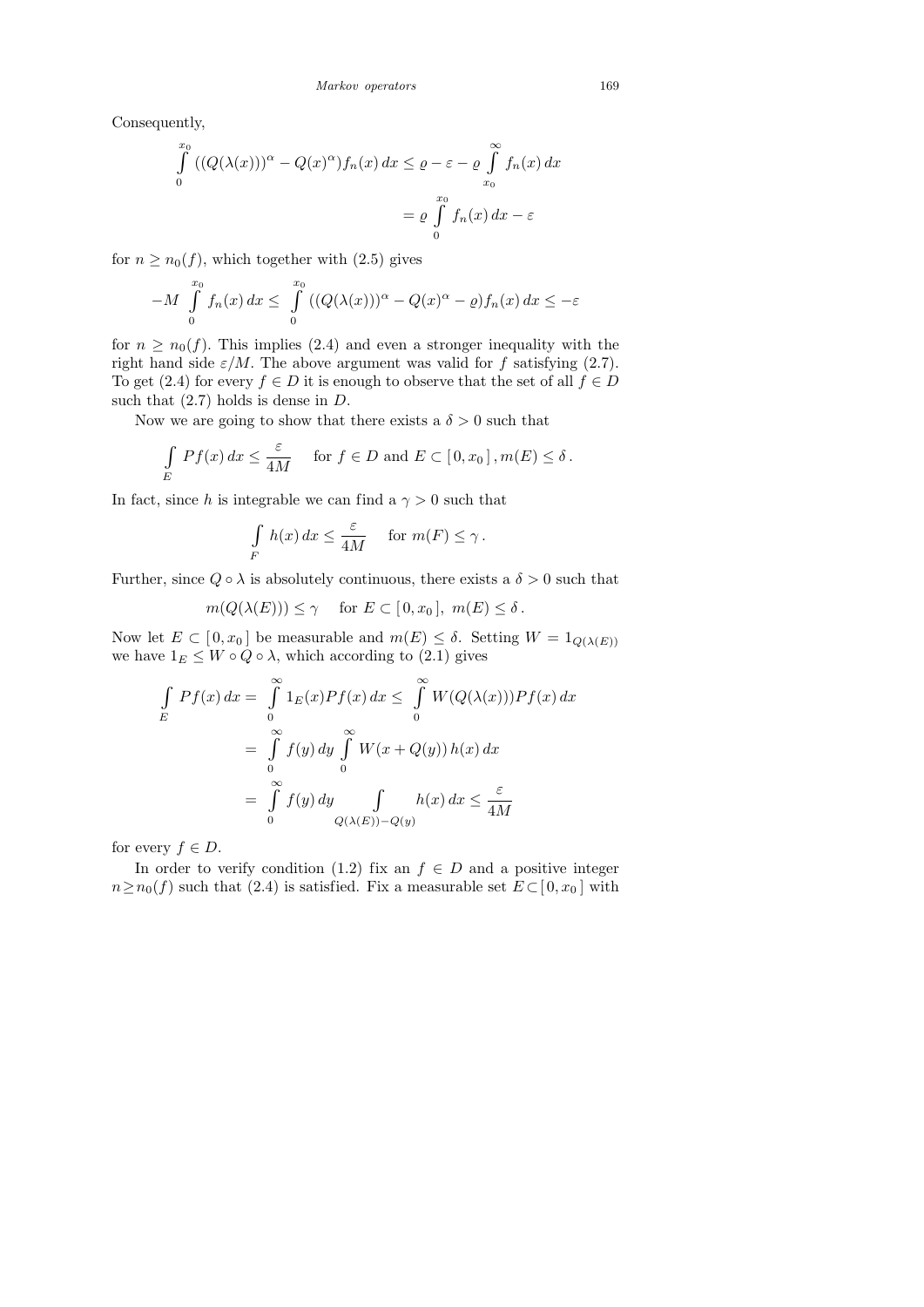$m(E) \leq \delta$ . Then

$$
\int\limits_E f_n(x) dx = \int\limits_E P\left(\frac{1}{n}\sum_{k=0}^{n-1} P^k f\right) dx \le \frac{\varepsilon}{4M}
$$

and using (2.4) we obtain

$$
\int_{(x_0,\infty)\cup E} f_n(x) dx = 1 - \int_{0}^{x_0} f_n(x) dx + \int_{E} f_n(x) dx
$$

$$
\leq 1 - \frac{\varepsilon}{2M} + \frac{\varepsilon}{4M} = 1 - \frac{\varepsilon}{4M}
$$

for  $n \geq n_0(f)$ . Now let  $L_0$  be a Banach limit and let

$$
L(a_k) = L_0 \left(\frac{1}{k} \sum_{i=1}^k a_i\right)
$$

for every bounded sequence  $(a_k)$  of real numbers. Evidently, L is also a Banach limit and

$$
L\left(\int\limits_{(x_0,\infty)\cup E} P^n f(x) dx\right) = L_0\left(\int\limits_{(x_0,\infty)\cup E} f_n(x) dx\right) \leq 1 - \frac{\varepsilon}{4M},
$$

which shows that (1.2) with  $A = [0, x_0]$  is satisfied.

Now we use Corollary 1.2 to find a sufficient condition for the asymptotic stability of the operator  $P$  given by  $(0.1)$ ,  $(0.2)$ .

THEOREM 2.2. If there exists a positive number  $\alpha \leq 1$  such that (2.2) holds, and a nonnegative number c such that

$$
(2.9) \t\t\t h(x) > 0 \t\t for a.e. x \ge c,
$$

then the operator  $P$  given by  $(0.1), (0.2)$  is asymptotically stable.

P r o o f. According to Theorem 2.1 the operator  $P$  has a stationary density  $f_*$ . Define  $C = \text{supp } f_*$  and fix positive numbers  $\varepsilon, \varrho, x_0$  such that  $(2.3)$ holds. Further, choose a positive number  $a$  such that

$$
\lambda(a) \ge x_0, \quad Q(\lambda(a)) \ge c + Q(x_0),
$$

and define

$$
A = \{x \ge a : (Q \circ \lambda)'(x) > 0\}.
$$

Since  $Q \circ \lambda$  is absolutely continuous and  $\lim_{x\to\infty} Q(\lambda(x)) = \infty$ , the set A is unbounded (ess sup  $A = \infty$ ). Finally, define the number M by (2.5).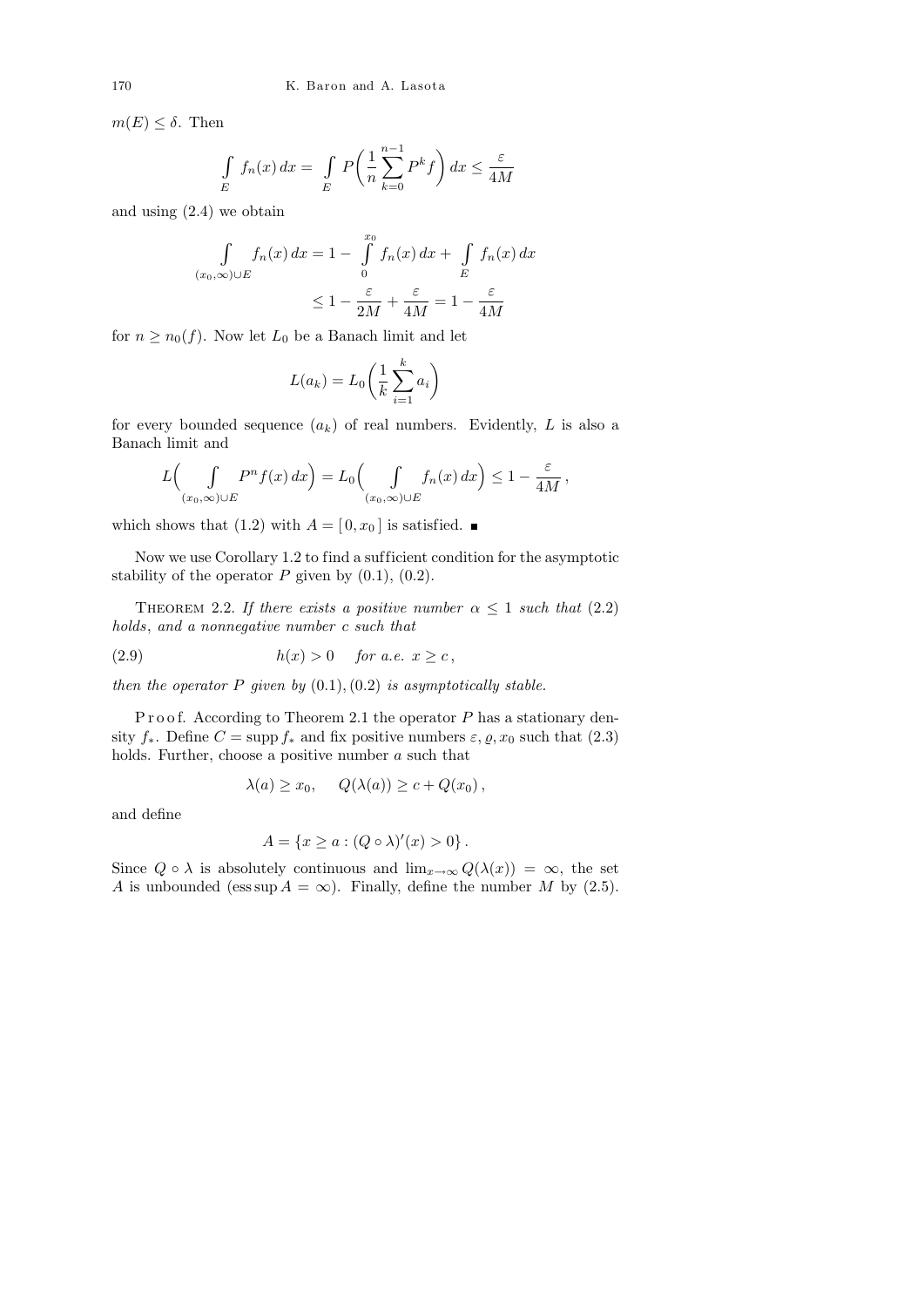If  $x \in A$ , then

$$
f_*(x) = Pf_*(x) = (Q \circ \lambda)'(x) \int_0^{\lambda(x)} h(Q(\lambda(x)) - Q(y)) f_*(y) dy
$$
  
\n
$$
\geq (Q \circ \lambda)'(x) \int_0^{x_0} h(Q(\lambda(x)) - Q(y)) f_*(y) dy
$$

and

$$
(Q \circ \lambda)'(x) > 0, \quad h(Q(\lambda(x)) - Q(y)) > 0 \quad \text{for } y \in [0, x_0].
$$

From (2.4) with  $f = f_*$  it follows that

$$
\int\limits_0^{x_0} f_*(y)\,dy > 0\,.
$$

This shows that  $f_*(x) > 0$  for  $x \in A$  and that  $A \subset C$ . Using (2.4) it is also easy to show that

(2.10) 
$$
\sup_{n} \int_{C} P^{n} f(x) dx \geq \frac{\varepsilon}{2M} \int_{Q(\lambda(a))}^{\infty} h(u) du \quad \text{for } f \in D.
$$

In fact, according to  $(2.4)$  for every density f there is a positive integer k such that

$$
\int\limits_0^{x_0} P^k f(x) \, dx \geq \frac{\varepsilon}{2M}
$$

and consequently,

$$
\int_{C} P^{k+1} f(x) dx \ge \int_{A} P^{k+1} f(x) dx
$$
\n
$$
= \int_{A} (Q \circ \lambda)'(x) dx \int_{0}^{\lambda(x)} h(Q(\lambda(x)) - Q(y))P^{k} f(y) dy
$$
\n
$$
\ge \int_{A} (Q \circ \lambda)'(x) dx \int_{0}^{x_0} h(Q(\lambda(x)) - Q(y))P^{k} f(y) dy
$$
\n
$$
= \int_{0}^{x_0} P^{k} f(y) dy \int_{a}^{\infty} (Q \circ \lambda)'(x)h(Q(\lambda(x)) - Q(y)) dx
$$
\n
$$
\ge \int_{0}^{x_0} P^{k} f(y) dy \int_{Q(\lambda(a))}^{\infty} h(u) du \ge \frac{\varepsilon}{2M} \int_{Q(\lambda(a))}^{\infty} h(u) du.
$$

Finally, observe that for every density  $f$  there exists a positive number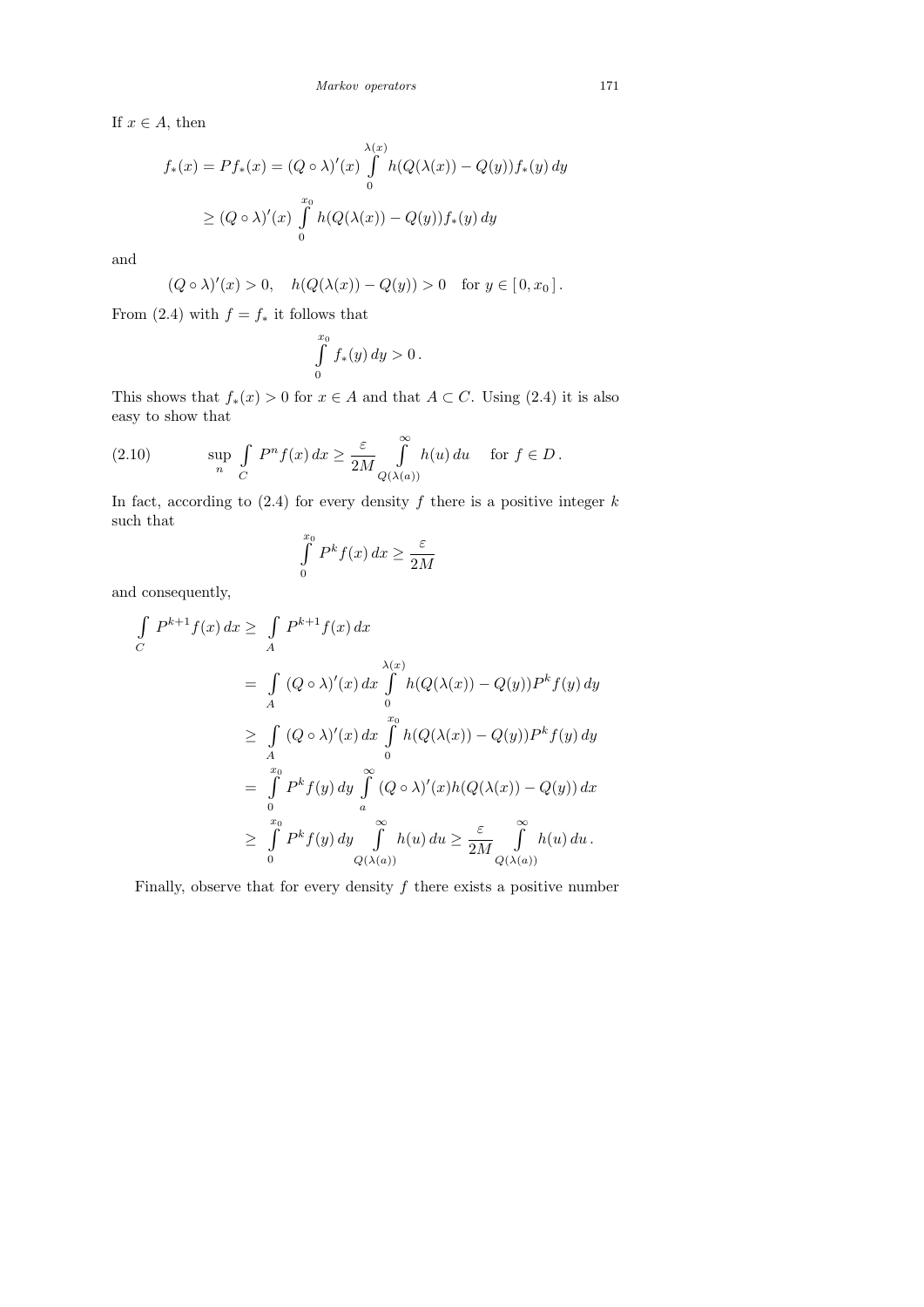$b = b(f)$  such that

$$
Pf(x) > 0 \quad \text{ for } x \in [b, \infty) \cap A.
$$

To show this choose  $b_0 > 0$  such that  $\int_0^{b_0} f(y) dy > 0$ , and  $b > 0$  such that  $\lambda(b) \ge b_0, Q(\lambda(b)) \ge c + Q(b_0).$  For  $x \in [b, \infty) \cap A$  we then have

$$
Pf(x) \ge (Q \circ \lambda)'(x) \int_{0}^{b_0} h(Q(\lambda(x)) - Q(y))f(y) dy > 0.
$$

Setting  $d = d(f, g) = \max\{b(f), b(g)\}\$  we obtain

$$
m(\text{supp }Pf \cap \text{supp }Pg) \ge m([d,\infty) \cap A) > 0 \quad \text{for } f,g \in D.
$$

Thus all the requirements of Corollary 1.2 are satisfied and the proof is complete.

The following example shows that assumption (2.9) in the statement of Theorem 2.2 is essential.

EXAMPLE 2.1. Let  $h : [0, \infty) \to [0, \infty)$  be an integrable function such that

$$
\int_{0}^{\infty} h(x) dx = 1 \text{ and } h(x) = 0 \text{ for } x \ge \sqrt{c} - c
$$

where  $c \in (0,1)$  is a constant. Consider the operator  $P: L^1 \to L^1$  given by the formula √

(2.11) 
$$
Pf(x) = \begin{cases} \frac{1}{2\sqrt{x}} \int_{0}^{\sqrt{x}} h(\sqrt{x} - y)f(y) dy & \text{for } x \in (0, 1), \\ 2 \int_{0}^{2x - 1} h(2x - y - 1)f(y) dy & \text{for } x \ge 1. \end{cases}
$$

In this case  $Q(x) = x$ ,

$$
\lambda(x) = \begin{cases} \sqrt{x} & \text{for } x \in [0,1], \\ 2x - 1 & \text{for } x > 1, \end{cases} \qquad H(x) = 1 - \int_{0}^{x} h(t) dt,
$$

and evidently the assumptions (K1) and (K2) are satisfied. Moreover, for every  $\alpha \in (0,1],$ 

$$
\int_{0}^{\infty} x^{\alpha} h(x) dx < 1 < \infty = \lim_{x \to \infty} ((Q(\lambda(x)))^{\alpha} - Q(x)^{\alpha}).
$$

According to Theorem 2.1 the operator  $P$  has a stationary density. Using (2.11) it is easy to verify the following property of P. If supp  $f \subset [1,\infty)$ then supp  $P f \subset [1,\infty)$  and if supp  $f \subset (0,c)$  then supp  $P f \subset (0,c)$ . Since  $c < 1$ , condition (1.1) cannot be satisfied with an  $f_*$  independent on f. Thus P is not asymptotically stable.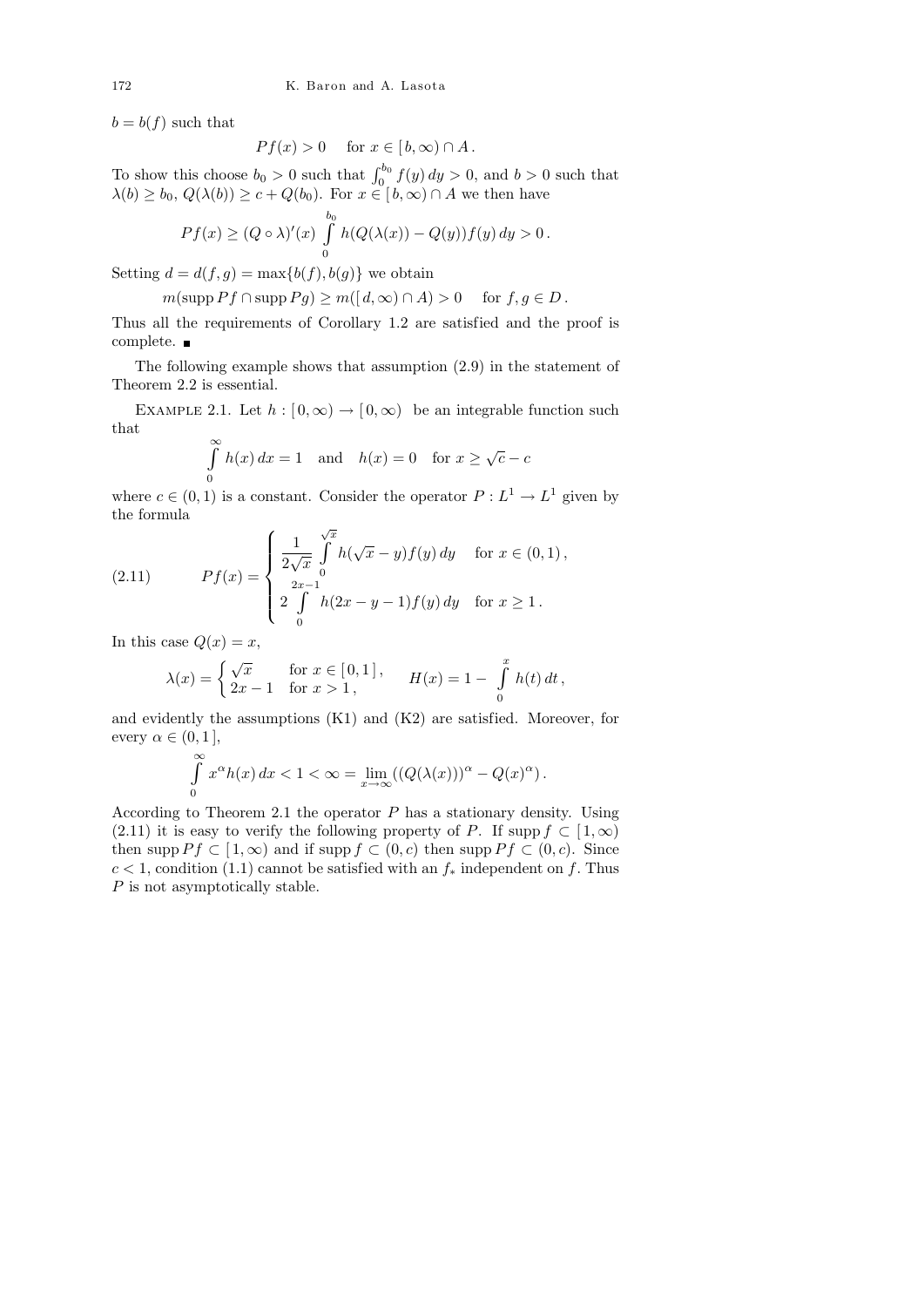In the previous results concerning the operator  $(0.1)$ ,  $(0.2)$  an important role was played by condition (2.2). Thus a natural question arises: What could we say about the behaviour of  $(P^n f)$  when  $(2.2)$  is not satisfied? A partial answer to this question may be given by showing that if an opposite condition to  $(2.2)$  is satisfied then the operator P is sweeping [2].

We say that a Markov operator  $P : L^1([0,\infty)) \to L^1([0,\infty))$  is sweeping if

(2.12) 
$$
\lim_{n \to \infty} \int_{0}^{r} P^{n} f(x) dx = 0 \quad \text{for every } f \in D \text{ and } r \ge 0.
$$

THEOREM 2.3. Assume that

(2.13) 
$$
\sup_{x \ge x_0} ((Q(\lambda(x)))^{\beta} - Q(x)^{\beta}) < \int_0^{\infty} x^{\beta} h(x) dx < \infty
$$

for an  $x_0 \geq 0$  and  $\beta \geq 1$  and that

$$
\int_{Q(\lambda(x_0))}^{\infty} h(x) dx > 0.
$$

Then the operator  $P$  given by  $(0.1), (0.2)$  is sweeping.

P r o o f. Define

$$
z_0 = (Q(\lambda(x_0)))^\beta, \quad w(z) = \begin{cases} e^{-\varepsilon z_0} & \text{for } z \in [0, z_0], \\ e^{-\varepsilon z} & \text{for } z > z_0, \end{cases}
$$

and

$$
V(x) = w((Q(\lambda(x)))^{\beta})
$$

where  $\varepsilon > 0$  will be chosen later. We shall show that there exists a nonnegative constant  $\gamma$  < 1 such that

(2.14) 
$$
\int_{0}^{\infty} V(x)Pf(x) dx \leq \gamma \int_{0}^{\infty} V(x)f(x) dx \quad \text{for } f \in D.
$$

Since  $V(x)$  admits a positive minimum on every compact set this inequality implies  $(2.12)$  (see also  $[2]$ ).

According to  $(2.13)$  there exists a number  $\rho$  such that

$$
\sup_{x\geq x_0} ((Q(\lambda(x)))^{\beta}-Q(x)^{\beta})<\varrho<\int\limits_0^{\infty}x^{\beta}h(x)\,dx.
$$

Define

$$
I(y) = \int_{0}^{\infty} \frac{w((x+Q(y))^{\beta})}{V(y)} h(x) dx \quad \text{for } y \ge 0.
$$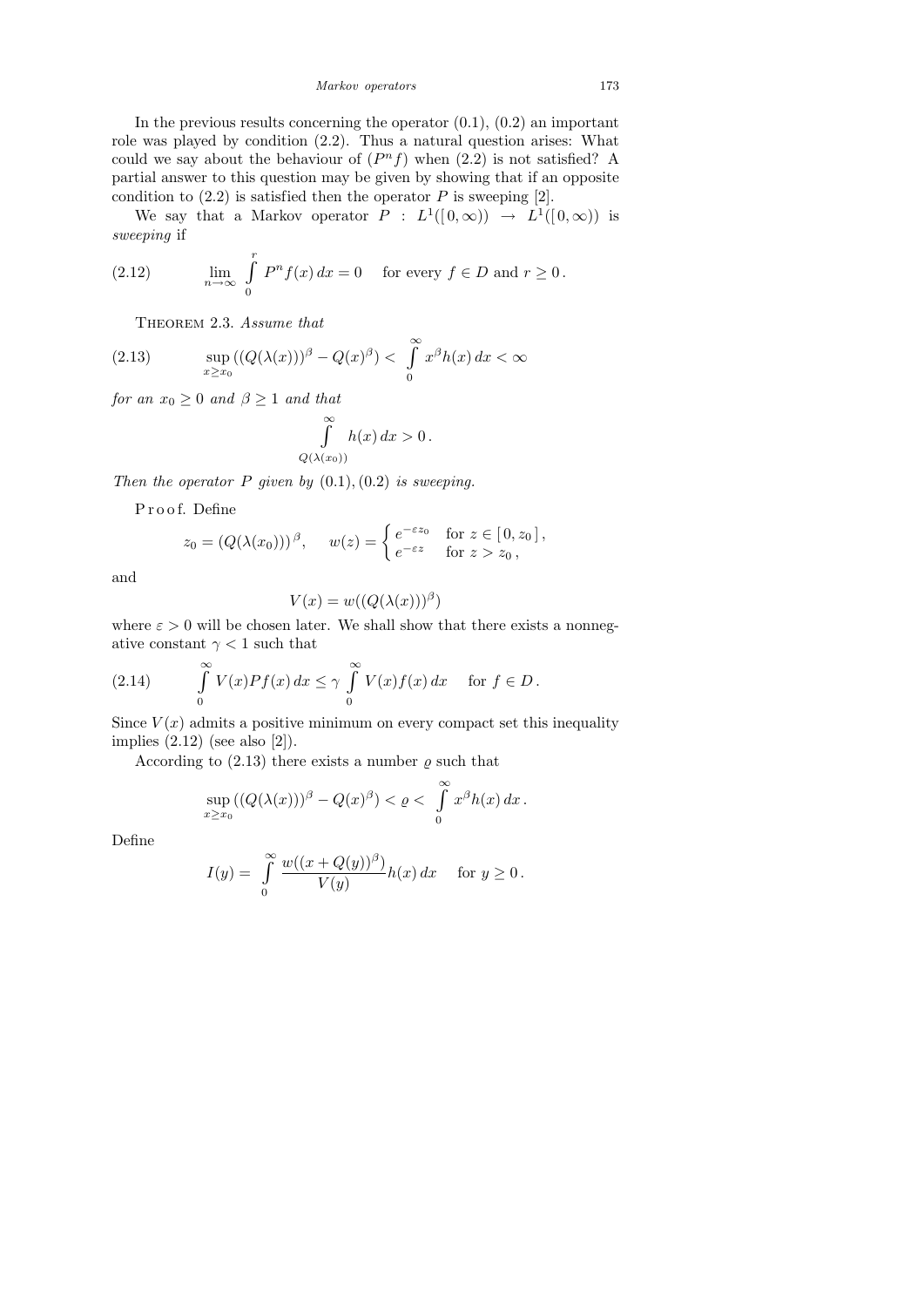If  $y \leq x_0$ , then  $V(y) = w(z_0)$  and

$$
I(y) \leq \int_{0}^{\infty} \frac{w(x^{\beta})}{V(y)} h(x) dx = \int_{0}^{Q(\lambda(x_0))} \frac{w(x^{\beta})}{w(z_0)} h(x) dx + \int_{Q(\lambda(x_0))}^{\infty} \frac{w(x^{\beta})}{w(z_0)} h(x) dx
$$
  
= 
$$
\int_{0}^{Q(\lambda(x_0))} h(x) dx + \int_{Q(\lambda(x_0))}^{\infty} h(x) e^{-\varepsilon(x^{\beta} - z_0)} dx
$$
  
= 
$$
1 - \int_{Q(\lambda(x_0))}^{\infty} h(x) (1 - e^{-\varepsilon(x^{\beta} - z_0)}) dx =: \gamma_1(\varepsilon) < 1.
$$

If  $y > x_0$ , then  $(Q(\lambda(y)))^{\beta} - Q(y)^{\beta} < \varrho$  and, since  $w(z) \le e^{-\varepsilon z}$  for  $z \ge 0$ ,

$$
\frac{w((x+Q(y))^{\beta})}{V(y)} \leq \frac{e^{-\varepsilon(x+Q(y))^{\beta}}}{e^{-\varepsilon(Q(\lambda(y)))^{\beta}}} \leq \frac{e^{-\varepsilon(x+Q(y))^{\beta}}}{e^{-\varepsilon(\varrho+Q(y)^{\beta})}} \leq e^{-\varepsilon(x^{\beta}-\varrho)};
$$

consequently,

$$
I(y) \leq \int_{0}^{\infty} h(x)e^{-\varepsilon(x^{\beta}-\varrho)} dx =: \gamma_2(\varepsilon).
$$

From Lemma 2.1 it follows that

$$
\int_{0}^{\infty} V(x)Pf(x) dx = \int_{0}^{\infty} f(y) dy \int_{0}^{\infty} w((x + Q(y))^{\beta})h(x) dx
$$
  

$$
= \int_{0}^{\infty} f(y)V(y)I(y) dy
$$
  

$$
\leq \gamma_{1}(\varepsilon) \int_{0}^{x_{0}} V(y)f(y) dy + \gamma_{2}(\varepsilon) \int_{x_{0}}^{\infty} V(y)f(y) dy
$$

for every density f. Since  $\gamma_1(\varepsilon) < 1$  for every  $\varepsilon > 0$ , in order to show (2.14) with a constant  $\gamma < 1$  it is enough to prove that there exists and  $\varepsilon > 0$  such that  $\gamma_2(\varepsilon) < 1$ . But the function  $\gamma_2$  is differentiable on  $[0, \infty)$  and

$$
\gamma_2'(\varepsilon) = - \int_0^\infty h(x) (x^\beta - \varrho) e^{-\varepsilon (x^\beta - \varrho)} dx,
$$

whence

$$
\gamma_2'(0) = \varrho - \int\limits_0^\infty x^\beta h(x) \, dx < 0 \, .
$$

Consequently, for sufficiently small  $\varepsilon > 0$  we have  $\gamma_2(\varepsilon) < \gamma_2(0) = 1$ , which completes the proof. ■